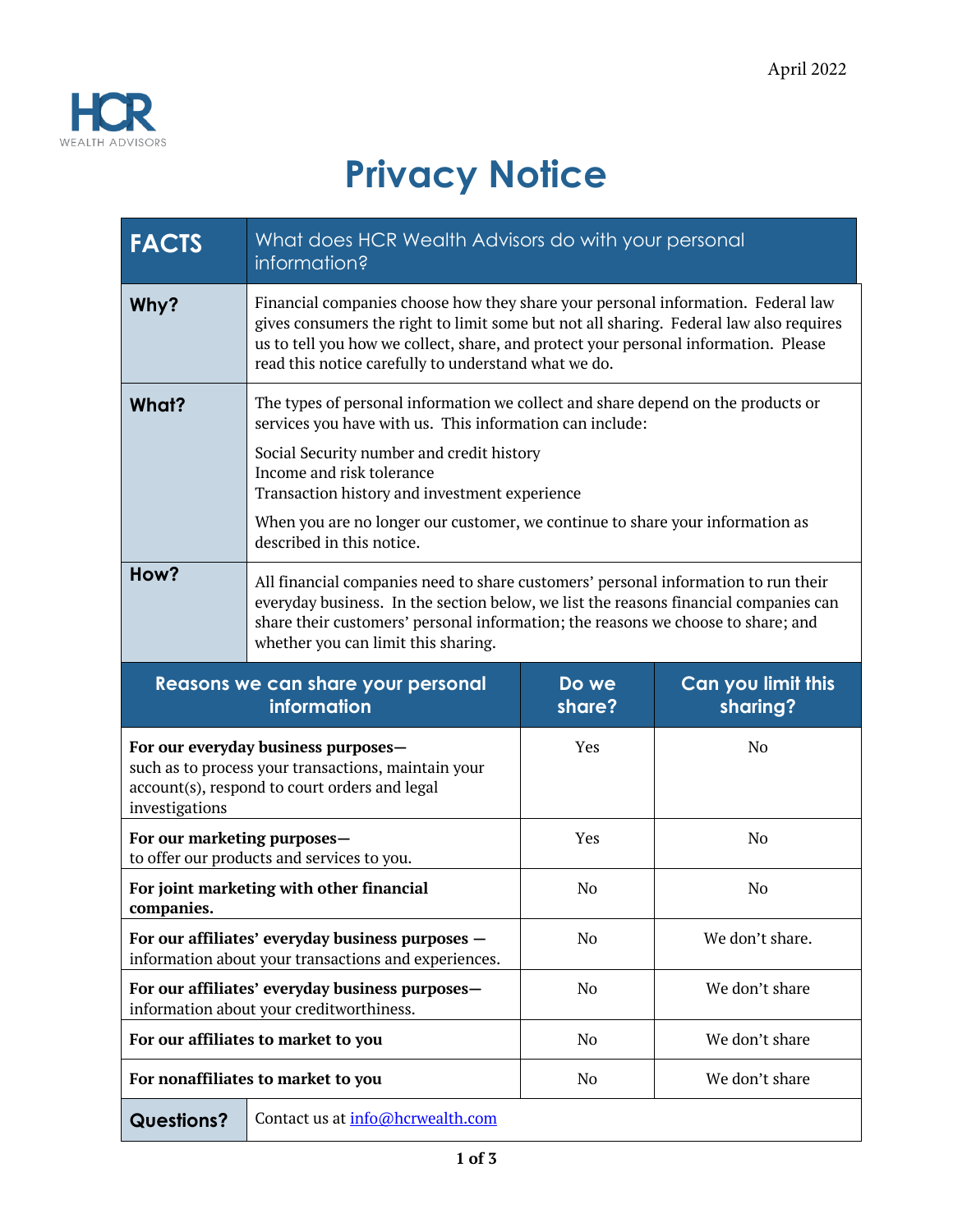| <b>Who We Are</b>                                                       |                                                                                                                                                                                                                                                                                                                                                                                                                               |  |  |
|-------------------------------------------------------------------------|-------------------------------------------------------------------------------------------------------------------------------------------------------------------------------------------------------------------------------------------------------------------------------------------------------------------------------------------------------------------------------------------------------------------------------|--|--|
| Who is providing this notice?                                           | <b>HCR Wealth Advisors</b>                                                                                                                                                                                                                                                                                                                                                                                                    |  |  |
| <b>What We Do</b>                                                       |                                                                                                                                                                                                                                                                                                                                                                                                                               |  |  |
| <b>How does HCR Wealth Advisors</b><br>protect my personal information? | To protect your personal information from unauthorized<br>access and use, we use security measures that comply with<br>federal law. These measures include computer safeguards<br>and secured files and buildings.                                                                                                                                                                                                            |  |  |
| <b>How does HCR Wealth Advisors collect</b><br>my personal information? | We collect your personal information, for example, when<br>you:<br>open an account or seek advice about your<br>٠<br>investments<br>direct us to buy or sell securities<br>enter into an investment advisory contract<br>$\bullet$<br>We also collect your personal information from other<br>companies.                                                                                                                      |  |  |
| Why can't I limit all sharing?                                          | Federal law gives you the right to limit only:<br>sharing for affiliates' everyday business purposes-<br>$\bullet$<br>information about your creditworthiness<br>affiliates from using your information to market to<br>you<br>sharing for non-affiliates to market to you.<br>State laws and individual companies may give you<br>additional rights to limit sharing. Please see the "Other<br>Important Information" below. |  |  |
| <b>Definitions</b>                                                      |                                                                                                                                                                                                                                                                                                                                                                                                                               |  |  |
| <b>Affiliates</b>                                                       | Companies related by common ownership or control. They<br>can be financial and non-financial companies.<br>HCR Wealth Advisors has no affiliates.                                                                                                                                                                                                                                                                             |  |  |
| Nonaffiliates                                                           | Companies not related by common ownership or control.<br>They can be financial and nonfinancial companies.<br>HCR Wealth Advisors does not share with<br>nonaffiliates so they can market to you.                                                                                                                                                                                                                             |  |  |
| Joint Marketing                                                         | A formal agreement between non-affiliated financial<br>companies that together market financial products or<br>services to you.<br>HCR Wealth Advisors does not jointly market.                                                                                                                                                                                                                                               |  |  |